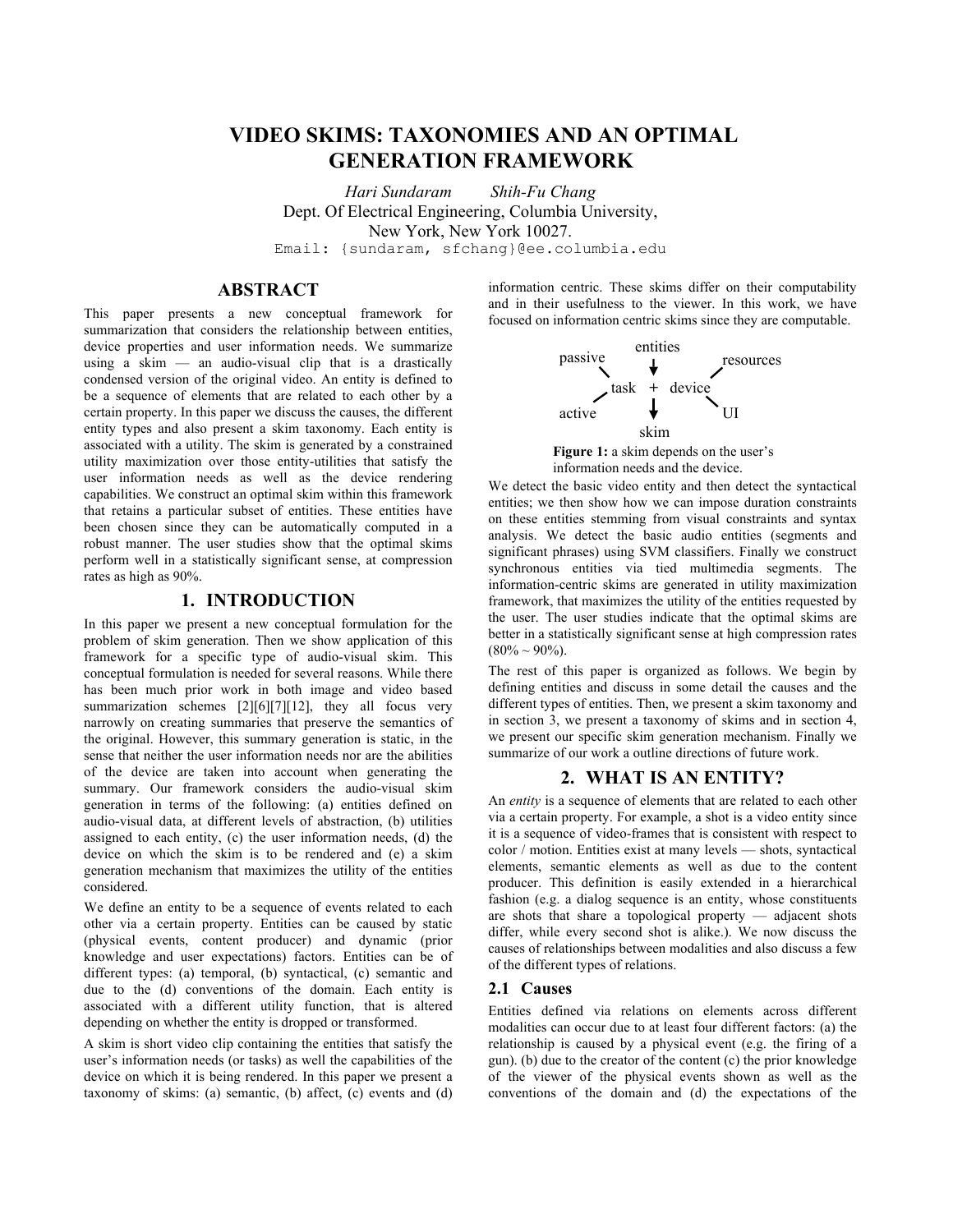viewer. We term the first two relations to be *static* and the last two as *dynamic*. This is because the relations defined in the first two points deal with relationships that have been inserted statically by the content producer. However, in the last two cases, regardless of the static relations in the video, the viewer's prior knowledge and expectations change the relations (or create new ones) amongst the entities.

#### **2.2 Types**

In this section, we discuss some of the different types of relations that exist within and across modalities.

**Temporal:** These relations (which can occur within and across modalities) can either be (a) synchronous (e.g. lip movement accompanied by speech) or (b) causal (e.g. sounds of a doorbell followed by a visual of the door opening).

**Syntactical:** A topological relationship between elements — this can be amongst and within modalities. Examples of topological relations include the dialog, footsteps etc.

**Semantic:** These are high-level relations that exist due to the content producer and due to the prior knowledge of the viewer.

**Film conventions:** There are relations that exist in film that arise out of the director's desire to create a certain affect (i.e. emotional response). We list a few of them below:

- 1. Graphic: In this form, the director will ensure that objects appear in certain locations of the video, in a periodic manner (e.g. location of the principals in a dialog).
- 2. Rhythmic: The director can induce a certain rhythm to the shot sequence by carefully selecting the durations of the constituent shots.
- 3. Spatial: In the absence of an establishing shot, the audience will spatially connect the shots in the sequence (i.e. the audience will assume that the shots are in the same physical location [1]).

Note that different domains of production will contain different rules of syntax. For example, in soccer, the content producer will return to a zoom-out view (thus showing a global game state), after showing close ups and medium-shots.

# **3. SKIMS AND ENTITIES**

In this section, we first discuss factors affecting skims and then we shall formulate the skim in terms of the entities found in the data, the user needs and the device on which the skim is to be rendered.

#### **3.1 Factors that affect skims**

There are at least two factors that affect the skim generation algorithm – the task of the user and the device constraints. We divide up tasks into two broad categories: active and passive tasks. A task is defined to be active when the user requires certain information to be present in the final summary (e.g. "find me all videos that contain Colin Powell."). In a passive task, the user does not have anything specific in mind, and is more interested in consuming the information. Examples include previews in a set-top box environment, browsing in a video digital library. The device on which the skim is to be rendered affects the skim in at least two ways: the nature of the user interface and the device constraints. The UI can be complex (e.g. the PC), medium (e.g. a palm pilot) and simple (e.g. a cell phone). The UI affects the resolution of the skim, and also influences the kinds of tasks that the user has in mind (e.g. it is difficult to input a query on a cell phone). The computational resources available on the device  $-$  cpu speed, memory, bandwidth, availability of a video rendering device. They all affect the skim in the following ways: the resolution of the skim, as well as the decision to include video in the skim.

#### **3.2 Entities, tasks and the device**

A skim can be viewed as a time compressed audio-visual clip that contains those entities (from the original video) that best matches the information needs (or tasks) of the user and the capabilities of the device on which it is being rendered (see figure 1). For example, consider the problem of generating a summary for a baseball game that contains MPEG-7 metadata. Then, independent of the viewer, the video data contains entities that arise due to physical events, the semantics of the game as well as due to the content producer.

Now, let us assume that we have a viewer who is interested in watching a summary of a Yankees game highlighting the performance of the short-stop Derek Jeter. Then, the summary must contain all the entities relevant to the user's information needs  $\overline{a}$  (a) events that change the game score (b) the entities that include this player (e.g. hitting, running around bases, fielding the ball and throwing someone out). Now, if the device in question cannot render video (but only audio and still images), then many of the entities that the user has requested, cannot be fulfilled (e.g. causal entities such as hit followed by speech).

#### **3.3 Taxonomy: Skims come in different flavors**

In this section we attempt to identify some of the different skim forms and for each skim type, we also discuss its computability and usefulness to the viewer.

**Semantic:** Here, we attempt to preserve the key semantics in the data. These could be specified by the user (in the form of a query — "What did George Bush do today?"), or the content producer, who may specify (via MPEG-7 metatags) the content to be retained in the skim. This skim type is the closest to what the user wants, but in general, it is very difficult to compute the entities required to satisfy the user needs. However, if the content producer inserts MPEG-7 metatags, generating the skim may be feasible.

**Affect:** In this form, the user is interested in a skim that retains the "mood" or the affect  $[1]$  generated by the content producer. As an example, the heightened pace (arising from the sequence of fast cuts) during an action sequence can be maintained by preserving the film rhythm. This is useful for example, in creating movie previews. The viewer may be interested in knowing if the film is exciting, sad etc. While there has been some work done in computing affects [1], this is a challenging area of research.

**Events:** An event refers to the change of state (or the change in property) of an entity. This skim will contain a subset of all the events in the domain. For example, the user could specify that in the skim of a particular soccer game, only those events pertaining to a particular soccer player be retained. This is particularly useful in constrained domains (e.g. baseball videos). In constrained domains, it will be possible to construct high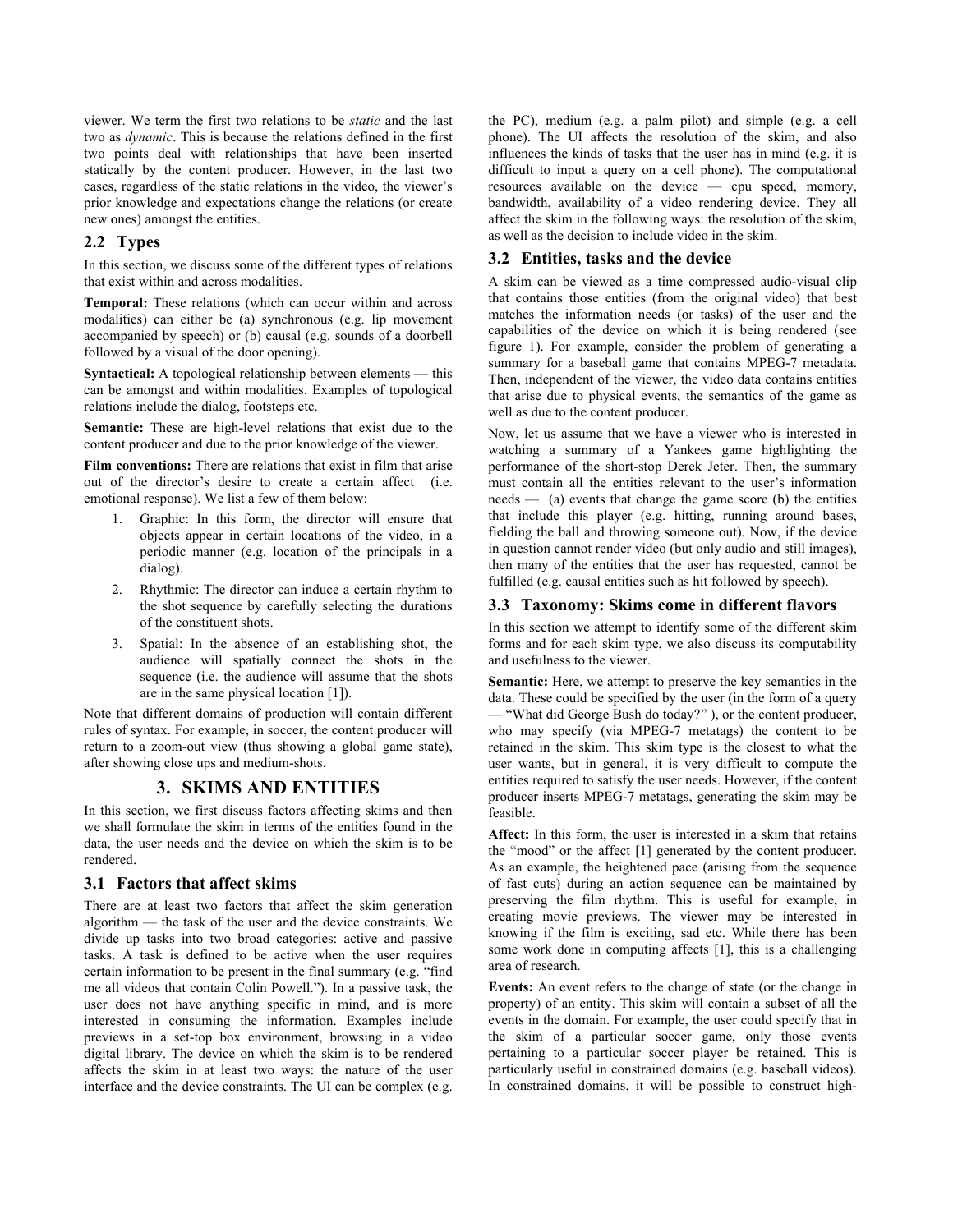performance event detectors. Note that while events can have specific semantics associated with them, a semantic skim attempts to answer higher level questions. The answers will comprise as events well as non-events.

**Information centric:** This skim will attempt to parse the discourse structure of the speech in the video, and determine the most significant audio segments using prosody analysis. While this skim type can be computed automatically [11], detecting significant phrases in noisy environments is still very challenging task. The assumption that speech conveys the maximum information, may not be true - the important segments could lie in other forms such as music or the environmental sounds.

# **3.4 Entities and utilities**

The two basic entities that we will deal with are the video shot and the audio segment. We shall also attempt to preserve those entities related to syntactical elements (e.g. the dialog, the progressive phrase [10]). Note that by preserving the dialog syntactical element, we also implicitly preserve graphic and spatial entities. We shall explicitly attempt to preserve the film rhythm (this is a form of affect) and we shall also deal with an entity defined by two overlapping audio segments. Utilities are determined by the nature of the entities, the user tasks, and the devices. Such utilities will be affected (scaled) when the associated entity is altered, dropped, trimmed, or transformed. The scaling function can be established based on a user study or via an empirical analysis of the entities.

# **4. SKIM GENERATION**

In this section, we discuss the skim generation procedure in terms of an utility maximization framework. We begin by discussing the specific goals of this work; then we shall present an overview of our work on visual analysis and audio analysis [10][11]. This analysis helps us determine the utility function corresponding to the basic entities (i.e. video shots and audio segments). Finally, we present our optimization framework and experiments.

# **4.1 Goals**

The goal of this work is the automatic generation of audio-visual skims for *passive* tasks, that summarize the video. This work focuses on creating information centric skims. This skim type has been chosen since it is easily computable. We make the following assumptions:

- 1. We do *not* know the semantics of the original.
- 2. The data is not a raw stream (e.g. home videos), but is the result of an editing process (e.g. films, news).

Since we work on passive tasks, the information needs of the user are a priori unknown. A decision to detect certain set of predefined events will induce a bias in the skim, thereby conflicting with the assumption that the user needs are unknown.

# **4.2 Visual complexity and film syntax**

We assume that the basic video entity (i.e. the video shot) has already been detected via a shot detection algorithm. The entities corresponding to the elements of syntax are easily determined via a robust detection algorithm [9]. Then, given these two entities, there are constraints on these entities that arise from the following two questions:

- 1. What is the minimum duration required to comprehend a shot?
- 2. How does the syntactical structure of the video affect our comprehension of the video?

In order to answer these two questions we do the following: (a) compute a measure of visual complexity of a shot and then relate it to comprehension time via a psychological experiment. (b) use film theory to detect the interesting structures and the minimum number of structural elements to understand each structural entity. The details can be found in [10].

# **4.3 Audio analysis**

In this section, we show how we compute the two audio entities: the basic audio segment and segment beginnings (SBEG's) [5]. We build a tree-structured classifier to classify each frame (100ms) into four generic classes: silence, clean speech, noisy speech and music / environmental sounds. Silence frames are first separated from the rest of the audio stream using an adaptive threshold on the energy. We train two SVM classifiers which are then used in cascade: the remaining frames are separated into speech vs. non-speech (music or environmental sounds); and the speech class is further classified as clean and noisy speech. We then apply a modified Viterbi decoding algorithm [11] to smooth the sequence of frame labels.

SBEG's are important as they serve as the introduction of new topic in the discourse. There has been much work in the computational linguistics community [5] to determine the acoustic correlates of the prosody in speech. Typically, SBEG's have a preceding pause that is significantly longer than for other phrases, higher initial pitch values (mean, variance), and smaller pauses that end the phrase than for other phrases [5]. Once we've extracted the acoustic features per candidate phrase, the phrase is then classified using a SVM classifier [11].

# **4.4 Synchronous entities**

Synchronous entities are constructed using the idea of tied multimedia segments. A multimedia segment is said to be fully *tied* if the corresponding audio and video segments begin and end synchronously, and in addition are *uncompressed.* Tied multimedia segments are associated those speech segments that contain significant phrases. Entities with only one end synchronous are deemed as partially synchronous entities.

# **4.5 The optimization framework**

We use a constrained utility framework to create audio-visual skims [11]. There are three key components to our framework: (a) a utility model for video shots and audio segments (b) constraints stemming from audio-visual minimum duration considerations and from visual syntax constraints and (c) a constraint relaxation strategy to ensure a feasible solution. We shall only summarize our work here, the details can be found in [11].

# **4.5.1 Utility functions**

In order to determine the skim duration, we need to measure the comprehensibility of a video shot and a audio segment as a function of its duration. The non-negative utility function of a video shot  $S(t, c)$ , where *t* is the duration of the shot and *c* is its complexity, is modeled to be a bounded, differentiable, separable, concave function: